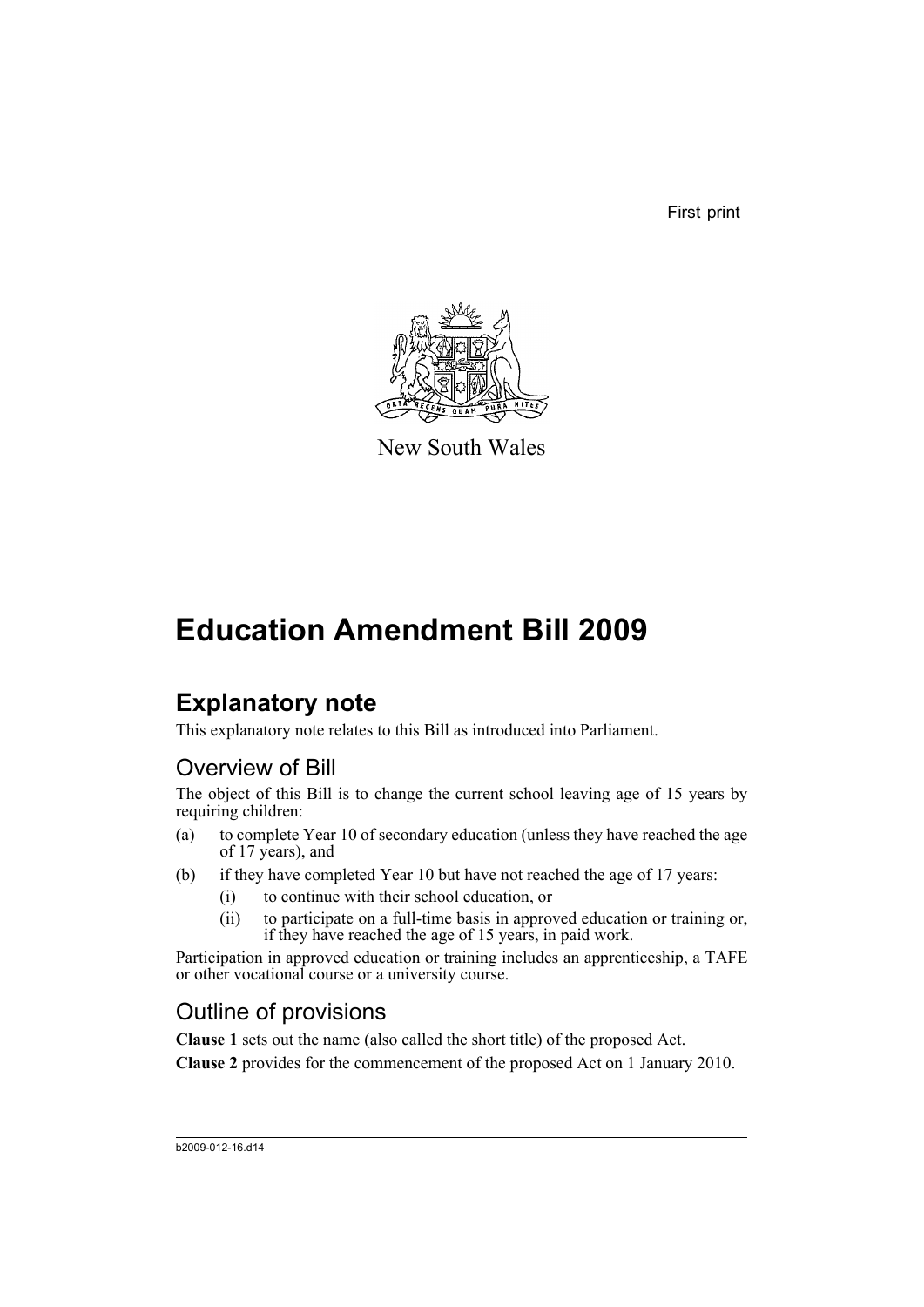Explanatory note

#### **Schedule 1 Amendment of Education Act 1990 No 8**

**Schedule 1 [2]** gives effect to the changes described above in the Overview by inserting proposed section 21B into the *Education Act 1990*. **Schedule 1 [1], [3] and [5]** make consequential amendments.

**Schedule 1 [4]** provides parents with a defence to a prosecution for failure to send a child of compulsory school-age to school if the child is of or above the age of 16 years and is no longer living with the parent (provided that the child's absence was not due to any default of the parent).

**Schedule 1 [8]** enables the Director-General or a prescribed officer to provide a certificate in relation to whether or not a child has completed Year 10 of secondary education in this State and whether or not specified education completed outside of the State is the equivalent of Year 10 of secondary education in this State. Such a certificate is admissible in evidence in any proceedings under the *Education Act 1990* for an offence against section 23 (1) (Offence to fail to send child to school or register child for home schooling) and is prima facie evidence of the matters stated in the certificate. **Schedule 1 [6]** extends the matters that may be included in a similar certificate that is signed by the principal of a school to include a statement of whether or not the child has completed Year 10 at that school. **Schedule 1 [7]** makes it clear that the certificate that may currently be provided by the Director-General in relation to enrolment at school and registration for home schooling may also be signed by any prescribed officer.

**Schedule 1 [9]** enables the making of regulations of a savings or transitional nature consequent on the enactment of the proposed Act.

**Schedule 1 [10]** provides that the amendments made by the proposed Act do not apply in respect of children who have reached the age of 15 years before  $1$  January 2010.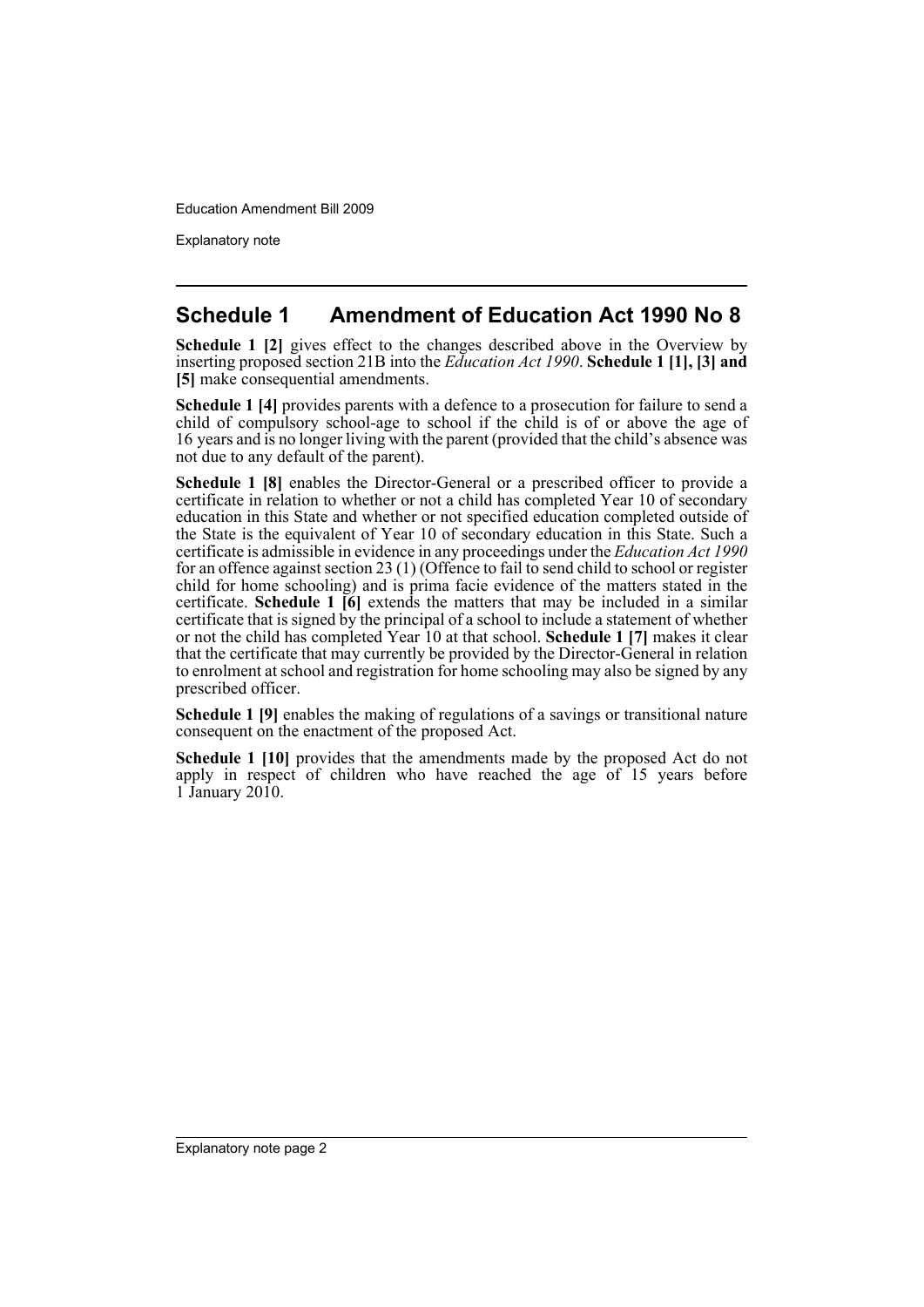First print



New South Wales

# **Education Amendment Bill 2009**

## **Contents**

|                                                 | Page |
|-------------------------------------------------|------|
| Name of Act                                     |      |
| 2 Commencement                                  |      |
| Schedule 1 Amendment of Education Act 1990 No 8 |      |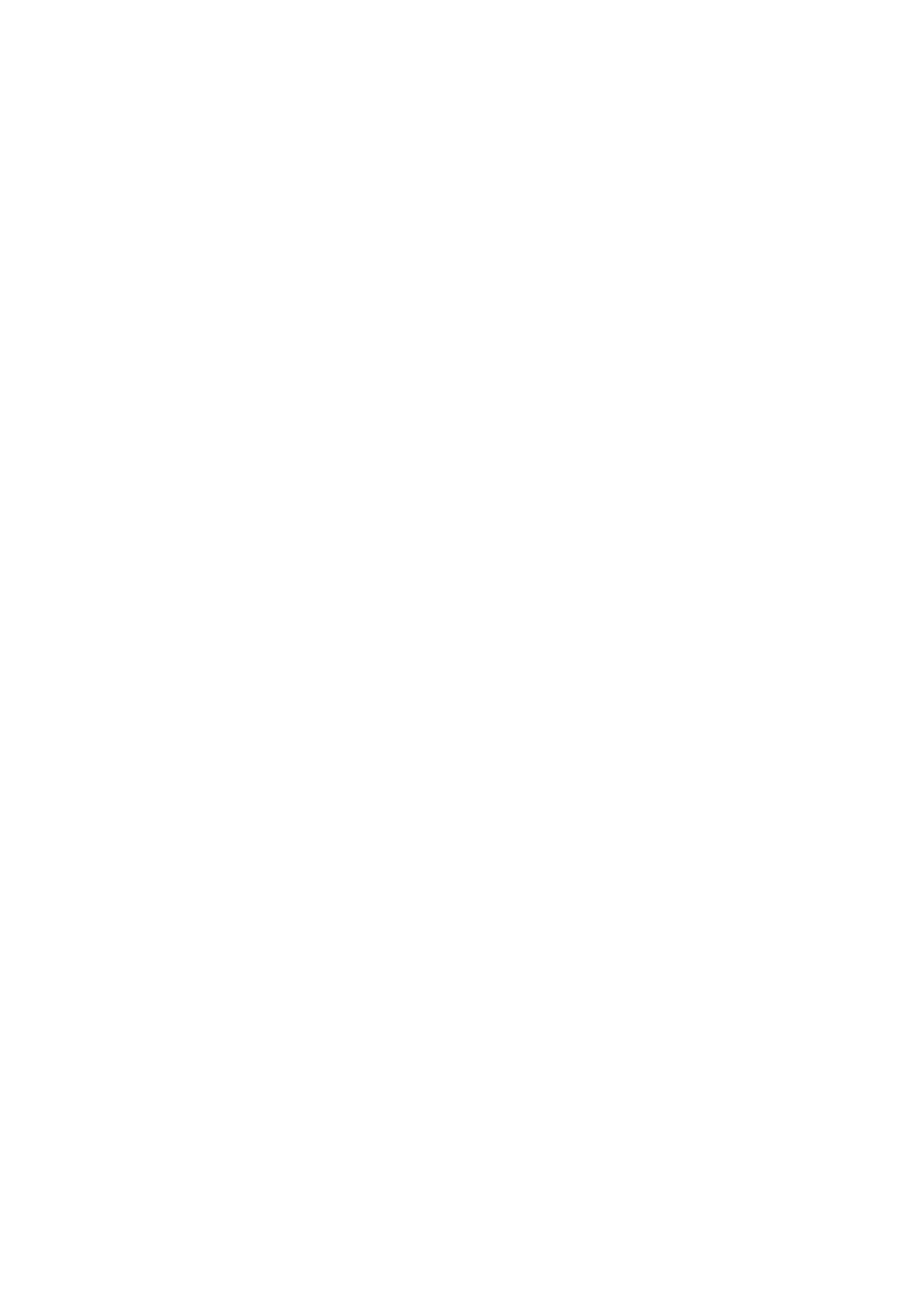

New South Wales

# **Education Amendment Bill 2009**

No , 2009

#### **A Bill for**

An Act to amend the *Education Act 1990* to change the school leaving age.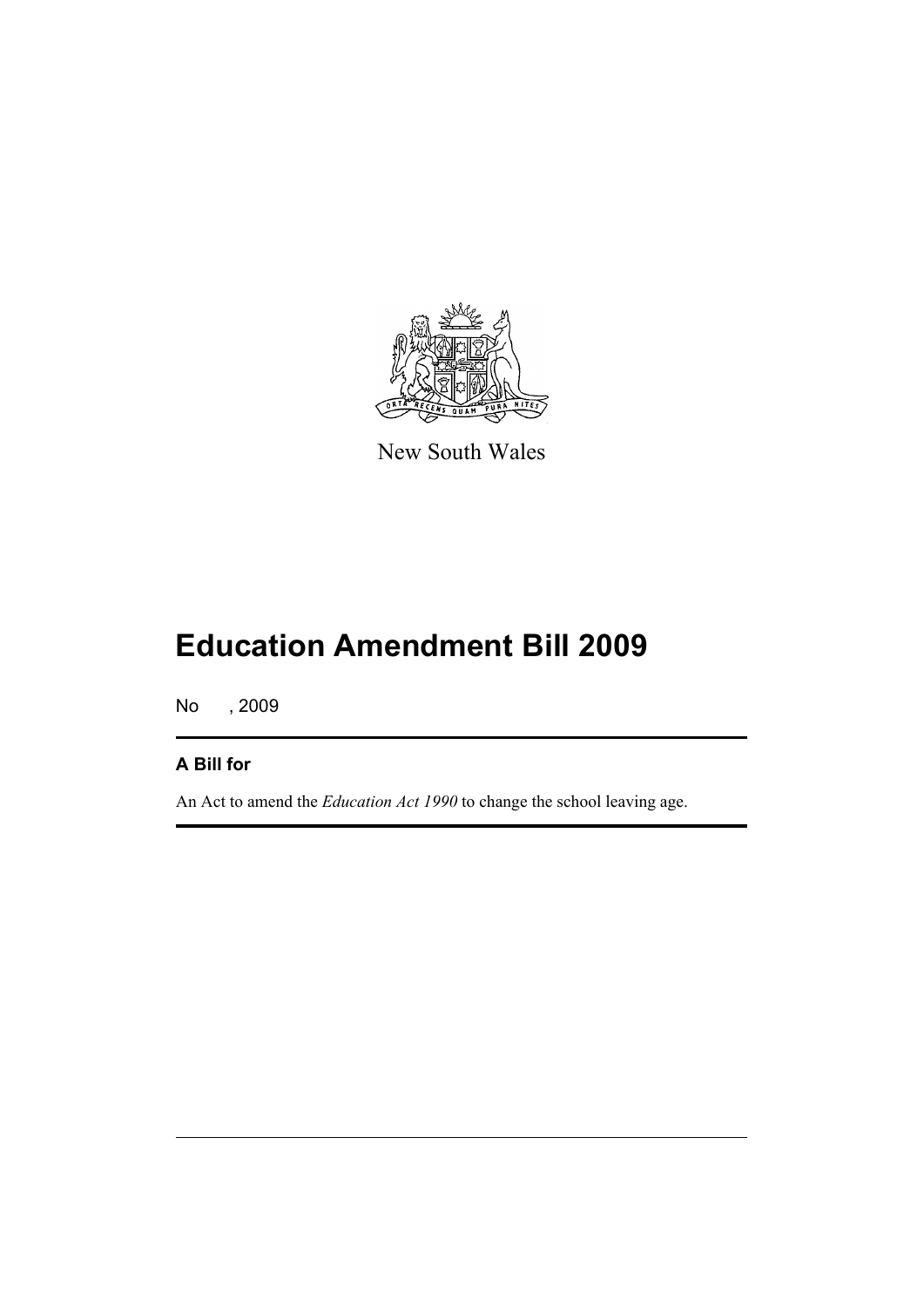<span id="page-5-1"></span><span id="page-5-0"></span>

| The Legislature of New South Wales enacts:            |               |
|-------------------------------------------------------|---------------|
| Name of Act                                           | $\mathcal{P}$ |
| This Act is the <i>Education Amendment Act 2009</i> . | 3             |
| <b>Commencement</b>                                   | 4             |
| This Act commences on 1 January 2010.                 | 5             |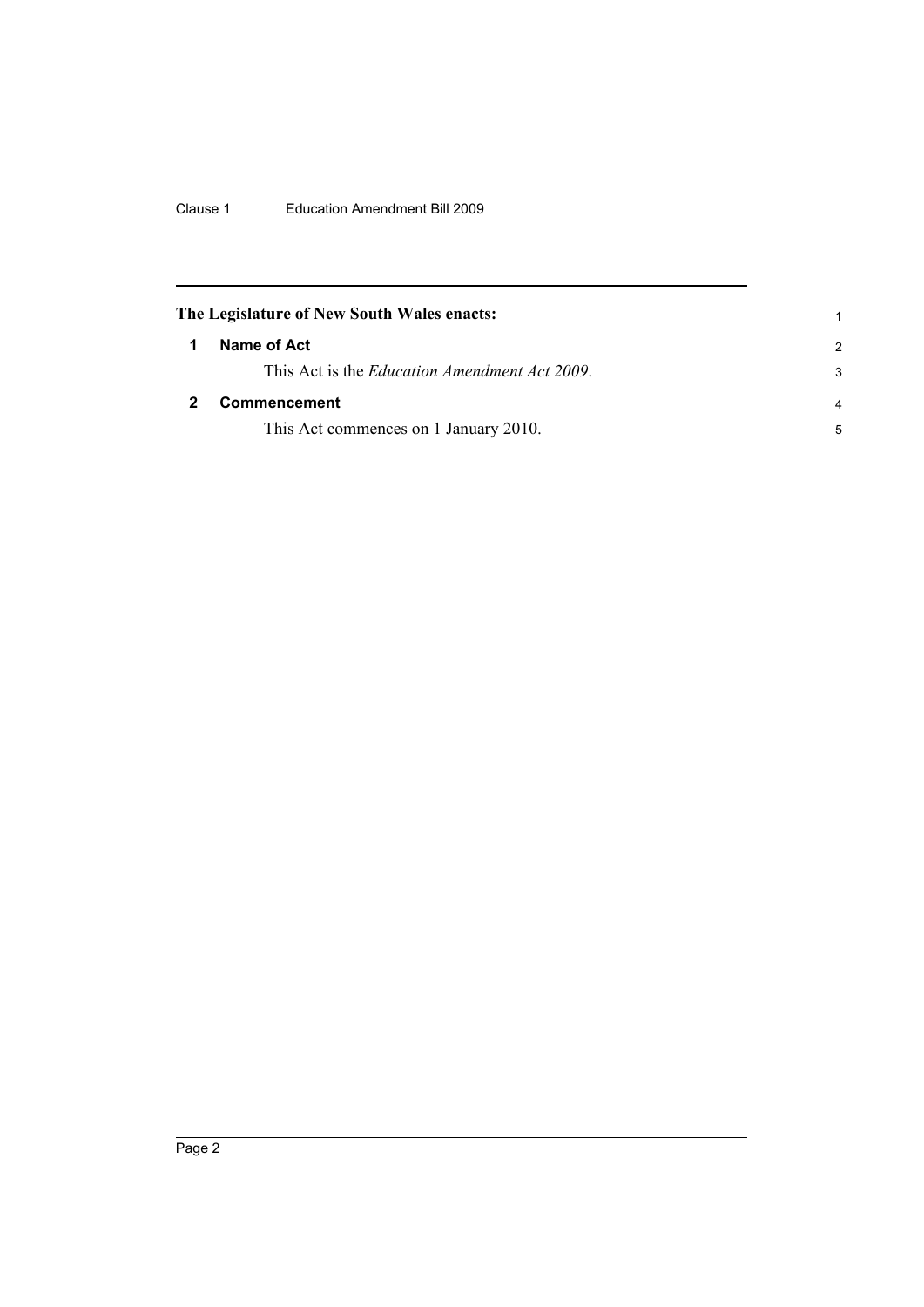<span id="page-6-0"></span>

|     | <b>Schedule 1</b> |                           | <b>Amendment of Education Act 1990 No 8</b>                                                                                                                                                                                                                                                                                                                        | 1                                |  |
|-----|-------------------|---------------------------|--------------------------------------------------------------------------------------------------------------------------------------------------------------------------------------------------------------------------------------------------------------------------------------------------------------------------------------------------------------------|----------------------------------|--|
| [1] |                   |                           | <b>Section 3 Definitions</b>                                                                                                                                                                                                                                                                                                                                       | $\overline{2}$                   |  |
|     |                   |                           | Omit the definition of <i>compulsory school-age</i> from section 3 (1).                                                                                                                                                                                                                                                                                            | 3                                |  |
|     |                   | Insert instead:           |                                                                                                                                                                                                                                                                                                                                                                    | 4                                |  |
|     |                   |                           | <i>compulsory school-age</i> —see section 21B.                                                                                                                                                                                                                                                                                                                     | 5                                |  |
| [2] |                   | <b>Section 21B</b>        |                                                                                                                                                                                                                                                                                                                                                                    | 6                                |  |
|     |                   | Insert before section 22: |                                                                                                                                                                                                                                                                                                                                                                    |                                  |  |
|     | 21B               |                           | <b>Compulsory school-age</b>                                                                                                                                                                                                                                                                                                                                       | 8                                |  |
|     |                   | (1)                       | For the purposes of this Act, a child is of compulsory school-age<br>if the child is of or above the age of 6 years and below the<br>minimum school leaving age.                                                                                                                                                                                                   | 9<br>10<br>11                    |  |
|     |                   | (2)                       | The minimum school leaving age is:                                                                                                                                                                                                                                                                                                                                 | 12                               |  |
|     |                   |                           | the age at which the child completes Year 10 of secondary<br>(a)<br>education<br>(subject)<br>participation<br>to<br>required<br>bv<br>subsection $(3)$ , or                                                                                                                                                                                                       | 13<br>14<br>15                   |  |
|     |                   |                           | the age of 17 years,<br>(b)                                                                                                                                                                                                                                                                                                                                        | 16                               |  |
|     |                   |                           | whichever first occurs.                                                                                                                                                                                                                                                                                                                                            | 17                               |  |
|     |                   | (3)                       | A child who completes Year 10 of secondary education but who<br>is below the age of 17 years is of compulsory school-age unless<br>the child participates on a full-time basis in:                                                                                                                                                                                 | 18<br>19<br>20                   |  |
|     |                   |                           | approved education or training, or<br>(a)                                                                                                                                                                                                                                                                                                                          | 21                               |  |
|     |                   |                           | if the child is of or above the age of 15 years—paid work<br>(b)<br>or a combination of approved education or training and<br>paid work.                                                                                                                                                                                                                           | 22<br>23<br>24                   |  |
|     |                   | (4)                       | A child ceasing to be of compulsory school-age because of that<br>participation does not revert to being of compulsory school-age<br>because of a cessation in participation for any reason so long as<br>the interruption in participation does not exceed a total period of<br>3 months in any 12-month period or such other period approved<br>by the Minister. | 25<br>26<br>27<br>28<br>29<br>30 |  |
|     |                   | (5)                       | The completion of Year 10 of secondary education is:                                                                                                                                                                                                                                                                                                               | 31                               |  |
|     |                   |                           | the completion of Year 10 of secondary education in this<br>(a)<br>State (whether by school education or home schooling), or                                                                                                                                                                                                                                       | 32<br>33                         |  |
|     |                   |                           | the completion, outside of this State, of the equivalent of<br>(b)<br>Year 10 of secondary education in this State, or                                                                                                                                                                                                                                             | 34<br>35                         |  |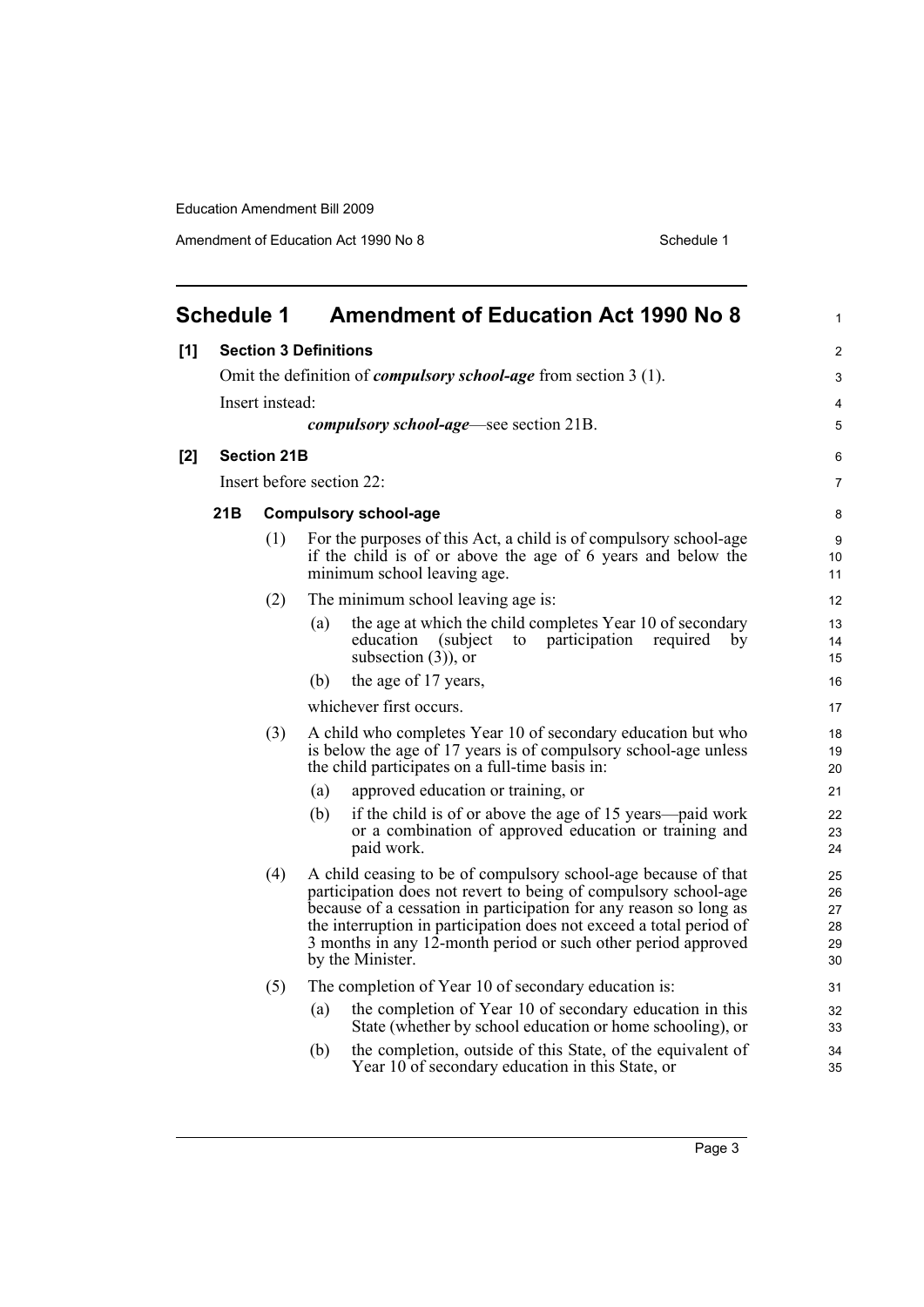|     |                                                                                                     | (c) | the completion of education in any special circumstances<br>approved by the Minister.                                                                                           | $\mathbf{1}$<br>$\overline{2}$ |
|-----|-----------------------------------------------------------------------------------------------------|-----|---------------------------------------------------------------------------------------------------------------------------------------------------------------------------------|--------------------------------|
|     | Participation in approved education or training is participation in<br>(6)<br>any of the following: |     |                                                                                                                                                                                 |                                |
|     |                                                                                                     | (a) | a higher education course within the meaning of the<br>Higher Education Act 2001,                                                                                               | 5<br>$\,6$                     |
|     |                                                                                                     | (b) | a vocational course within the meaning of the <i>Vocational</i><br>Education and Training Act 2005,                                                                             | 7<br>8                         |
|     |                                                                                                     | (c) | an apprenticeship or traineeship within the meaning of the<br>Apprenticeship and Traineeship Act 2001,                                                                          | $\boldsymbol{9}$<br>10         |
|     |                                                                                                     | (d) | any other education or training approved by the Minister.                                                                                                                       | 11                             |
|     | (7)                                                                                                 |     | The regulations may prescribe rules and criteria that are to be<br>applied for the purposes of this section in determining:                                                     | 12<br>13                       |
|     |                                                                                                     | (a) | whether a child has completed Year 10, or                                                                                                                                       | 14                             |
|     |                                                                                                     | (b) | whether a child is participating in paid work, or                                                                                                                               | 15                             |
|     |                                                                                                     | (c) | whether a child is participating in approved education or<br>training, or                                                                                                       | 16<br>17                       |
|     |                                                                                                     | (d) | whether such participation is on a full-time basis.                                                                                                                             | 18                             |
|     |                                                                                                     |     | Subject to the regulations, participation on a full-time basis in<br>paid work is participation for an average of 25 hours per week.                                            | 19<br>20                       |
| [3] | <b>Sections 22 and 23 (1)</b>                                                                       |     |                                                                                                                                                                                 | 21                             |
|     | occurring.                                                                                          |     | Omit "a child of or above the age of 6 and below the age of 15" wherever                                                                                                        | 22<br>23                       |
|     |                                                                                                     |     | Insert instead "a child of compulsory school-age".                                                                                                                              | 24                             |
| [4] |                                                                                                     |     | Section 23 Offence to fail to send child to school                                                                                                                              | 25                             |
|     |                                                                                                     |     | Insert at the end of section 23 $(2)$ (d):                                                                                                                                      | 26                             |
|     |                                                                                                     |     | , or                                                                                                                                                                            | 27                             |
|     |                                                                                                     | (e) | the child is of or above the age of 16 years and is no longer<br>living with the defendant, and the child's absence from<br>school was not due to any default of the defendant. | 28<br>29<br>30                 |
| [5] |                                                                                                     |     | Sections 122 (a) (i) and 123 (3) (b)                                                                                                                                            | 31                             |
|     |                                                                                                     |     | Omit "the age of 15" wherever occurring. Insert instead "the age of 17".                                                                                                        | 32                             |
|     |                                                                                                     |     |                                                                                                                                                                                 |                                |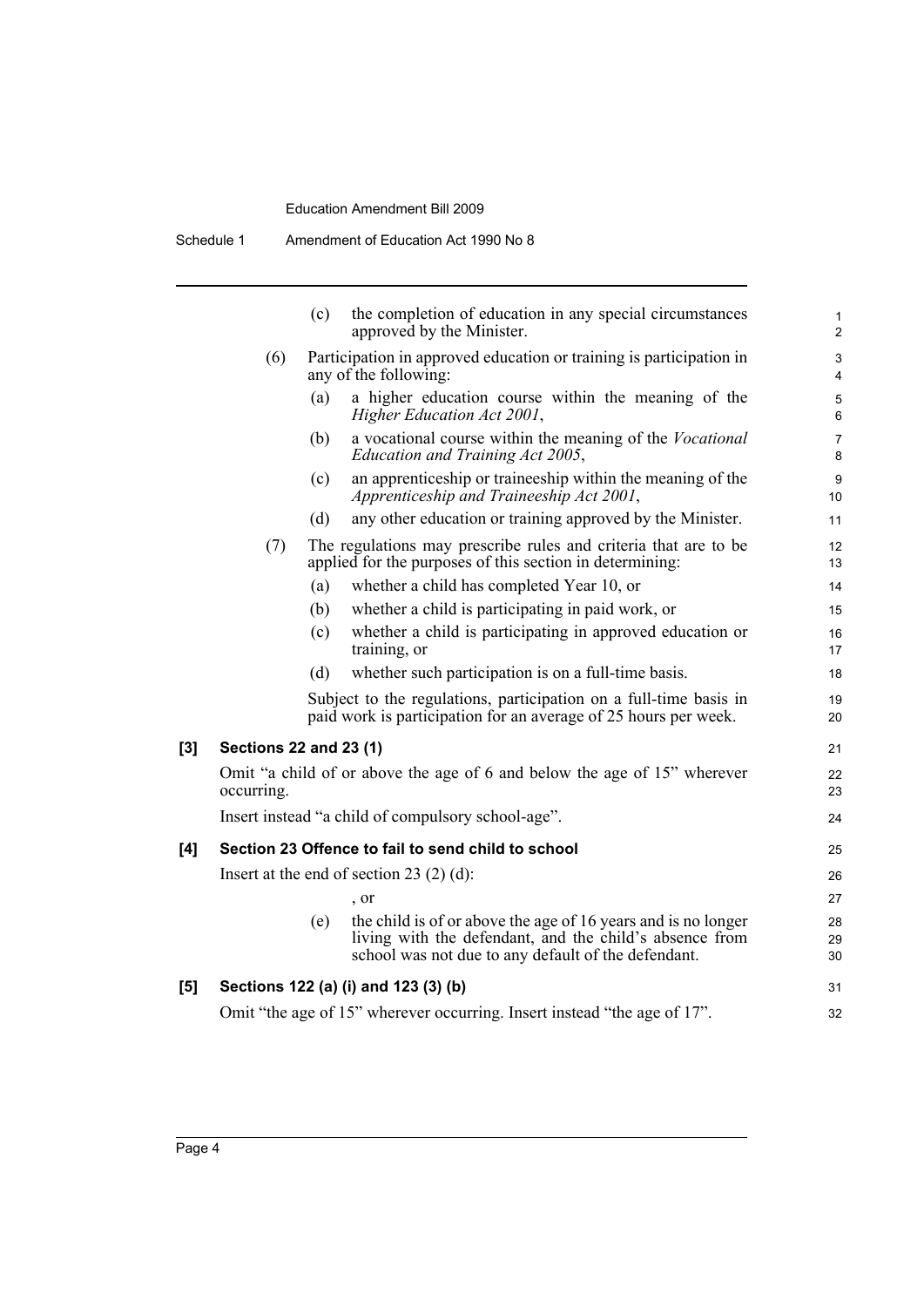Amendment of Education Act 1990 No 8 Schedule 1

| [6] | <b>Section 123 Evidence</b>                                                                                                                                            |     |                                                                                                                                                                                                                                                                                                                     |                            |
|-----|------------------------------------------------------------------------------------------------------------------------------------------------------------------------|-----|---------------------------------------------------------------------------------------------------------------------------------------------------------------------------------------------------------------------------------------------------------------------------------------------------------------------|----------------------------|
|     | Insert at the end of section 123 $(1)$ (c):                                                                                                                            |     |                                                                                                                                                                                                                                                                                                                     | $\overline{2}$             |
|     |                                                                                                                                                                        |     | or                                                                                                                                                                                                                                                                                                                  | $\mathsf 3$                |
|     |                                                                                                                                                                        | (d) | a child has or has not, as at a day specified in the certificate,<br>completed Year 10 of secondary education at the school,                                                                                                                                                                                        | $\overline{4}$<br>5        |
| [7] | <b>Section 123 (4)</b>                                                                                                                                                 |     |                                                                                                                                                                                                                                                                                                                     | 6                          |
|     | Omit "the Director-General stating that, to the best of the Director-General's<br>belief".                                                                             |     |                                                                                                                                                                                                                                                                                                                     | $\overline{7}$<br>8        |
|     | Insert instead "the Director-General or by an officer prescribed by the<br>regulations stating that, to the best of the belief of the Director-General or<br>officer". |     |                                                                                                                                                                                                                                                                                                                     | 9<br>10<br>11              |
| [8] | <b>Section 123 (5)</b>                                                                                                                                                 |     |                                                                                                                                                                                                                                                                                                                     | 12                         |
|     | Insert after section $123(4)$ :                                                                                                                                        |     |                                                                                                                                                                                                                                                                                                                     | 13                         |
|     | (5)                                                                                                                                                                    |     | In any proceedings under this Act for an offence against section<br>$23$ (1), a certificate purporting to be signed by the<br>Director-General or by an officer prescribed by the regulations<br>stating, to the best of the belief of the Director-General or officer,<br>on any day specified in the certificate: | 14<br>15<br>16<br>17<br>18 |
|     |                                                                                                                                                                        | (a) | whether or not a child has completed Year 10 of secondary<br>education in this State, or                                                                                                                                                                                                                            | 19<br>20                   |
|     |                                                                                                                                                                        | (b) | whether or not specified education completed outside of<br>the State is the equivalent of Year 10 of secondary<br>education in this State,                                                                                                                                                                          | 21<br>22<br>23             |
|     |                                                                                                                                                                        |     | is admissible in evidence and is prima facie evidence of the<br>matters stated in the certificate.                                                                                                                                                                                                                  | 24<br>25                   |
| [9] |                                                                                                                                                                        |     | Schedule 3 Savings, transitional and other provisions                                                                                                                                                                                                                                                               | 26                         |
|     | Insert at the end of clause $2(1)$ :                                                                                                                                   |     |                                                                                                                                                                                                                                                                                                                     | 27                         |
|     | <b>Education Amendment Act 2009</b>                                                                                                                                    |     |                                                                                                                                                                                                                                                                                                                     | 28                         |